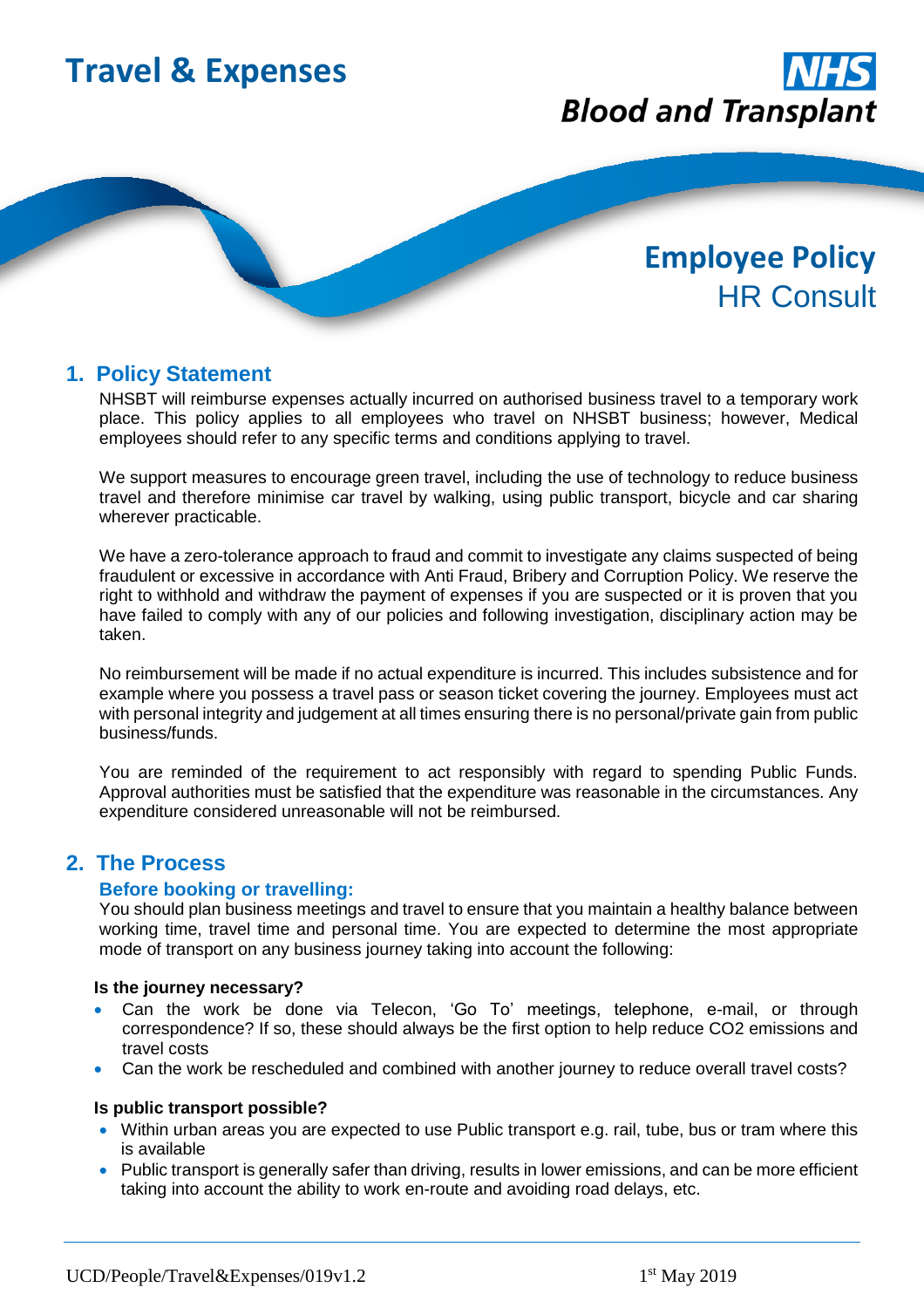#### **Is there an NHSBT car or liveried vehicle available for the journey?**

- Check for spare capacity with a colleague already travelling to the same location by car
- Check for availability of liveried cars/vehicles with your local transport/marketing department.

#### **Will a hire car (1 – 5 days) be cost effective/safer/cleaner?**

Where travel by car is the right travel option:

- For a journey of 100 miles in a day, you should consider the use of a hire car
- For a journey of 200 miles in a day, you must wherever possible use a hire car.
- Hire cars provide better value for longer journeys and typically have lower emissions, improved safety feature levels and are more cost effective than using an approved vehicle
- There may be exceptional cases (e.g. if a situation is urgent or where there is a medical condition or disability) where a hire car would not be a practical option and journeys may still be made using your own vehicle.
- Where there may be geographical challenges to hiring a vehicle in a timely manner for the purpose the vehicle is required, then following a conversation with your manager, journeys may still be made using your own vehicle.

#### **Use of your own vehicle?**

- Before using your own vehicle for any business travel it must be approved for use as a grey fleet vehicle
- You are recommended to use your own approved vehicle only for journeys of less than 200 miles in a day
- If the journey is absolutely necessary, and no other option is available, or operationally practical, your own approved vehicle may be used

All managers are required to consider the 'Managers Code of Practice for Long Working Hours and Stress Reduction' (DAT659).

# **Booking your travel**

#### **Rail Travel (including Eurostar)**

This should be booked in advance through our approved travel provider and must be by the most financially economic means of travel. Where possible you should avoid booking open and flexible return tickets because they are generally more expensive than tickets for trains at fixed times.

#### **Air Travel**

At times, air travel may be necessary and used within the UK to minimise journey time and to offset the combined costs of overnight hotel accommodation plus either rail or car travel expenses.

Overseas travel must be pre-authorised as set out in the NHSBT Scheme of Delegation. In addition, the Chief Executive must pre-authorise any overseas travel totalling over £2000 per individual. Executive Directors who require overseas travel outside Europe must obtain approval from the Chief Executive prior to any travel being booked or undertaken.

In the absence of the Chief Executive the Finance Director can approve overseas travel outside Europe for all Executive Directors.

# **Road Travel**

# **Car Parking, Toll and Congestion Charges**

Actual costs incurred for car parking, toll and congestion charges will be reimbursed.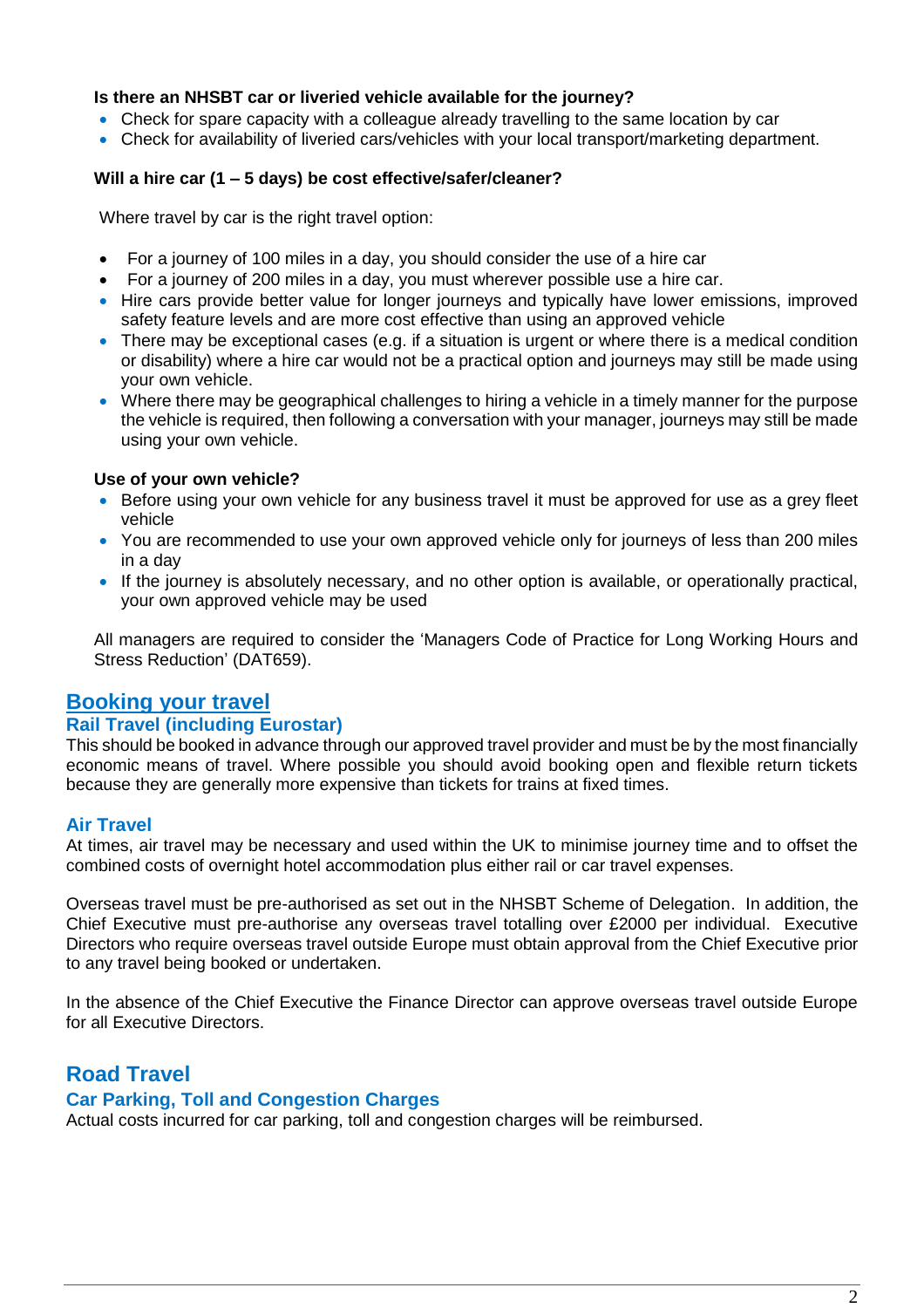# **Fines**

You are liable for all fines and penalties incurred during business travel, including administrative charges, congestion charge penalties, or any other additional charges for late payment regardless of driving a private vehicle OR a liveried vehicle.

# **Car Hire**

Your manager may approve the use of a hire car as more cost effective and time efficient. Your period of car hire **must not** exceed 5 days and must not be used for private travel or private passengers. All car hire must be booked through I-procurement.

As the hire car is only for an ad hoc journey it will normally be a base level category vehicle unless a higher category is necessary and authorised in advance, e.g. for business passengers, luggage or equipment requiring the capacity of a larger vehicle.

Fuel used in the hire car for business journeys should be paid for by the driver and reimbursed through expenses as a receipted item.

Any car hire required as a result of your lease car being temporarily unavailable due to maintenance or accident repair, should be arranged through the lease car administrator. You **must** not hire a car through I-procurement.

#### **Taxis**

Taxi use may be permitted under certain circumstances. Details of which are contained in the FAQ section for this policy. You must provide a receipt for reimbursement through the expense system.

Taxis for employees **must not** be booked on account at any NHSBT centre in any circumstances for the transportation of employee in any circumstances.

#### **Private Vehicle**

If you are using your own vehicle, it must be approved for 'Grey Fleet' use.

#### **Business Mileage**

Business Mileage travelled will be reimbursed at the appropriate rate for a private vehicle or lease car.

The rate for lease car reimbursement is detailed in the lease car scheme.

The rate for 'grey fleet' will be defined by your terms and conditions of employment.

Claims for business mileage using your own car up to 31<sup>st</sup> March each year must be submitted and approved for payment in May each year to ensure correct accounting and declarations to HMRC. Failure to do so will result in payments being subject to tax and National Insurance contributions as they are being made after the closure of previous tax year-end and processing of P11Ds in line with statutory deadlines.

#### **Approving your vehicle for 'Grey Fleet' use**

Should you need to use your own car for business travel, it must be first approved with grey fleet administration. Register your details on line at http://www.greyfleet.com and provide all the required documentation to your manager. You must provide up to date information on any changes in status, vehicles documentation, etc.

# **Overnight Stays**

# **In Commercial Accommodation**

You must discuss and agree the booking of accommodation in advance with your manager to ensure it is the most appropriate option. This should be booked in advance through our approved travel provider.

Policy limits for overnight accommodation are contained in the FAQ section for this policy.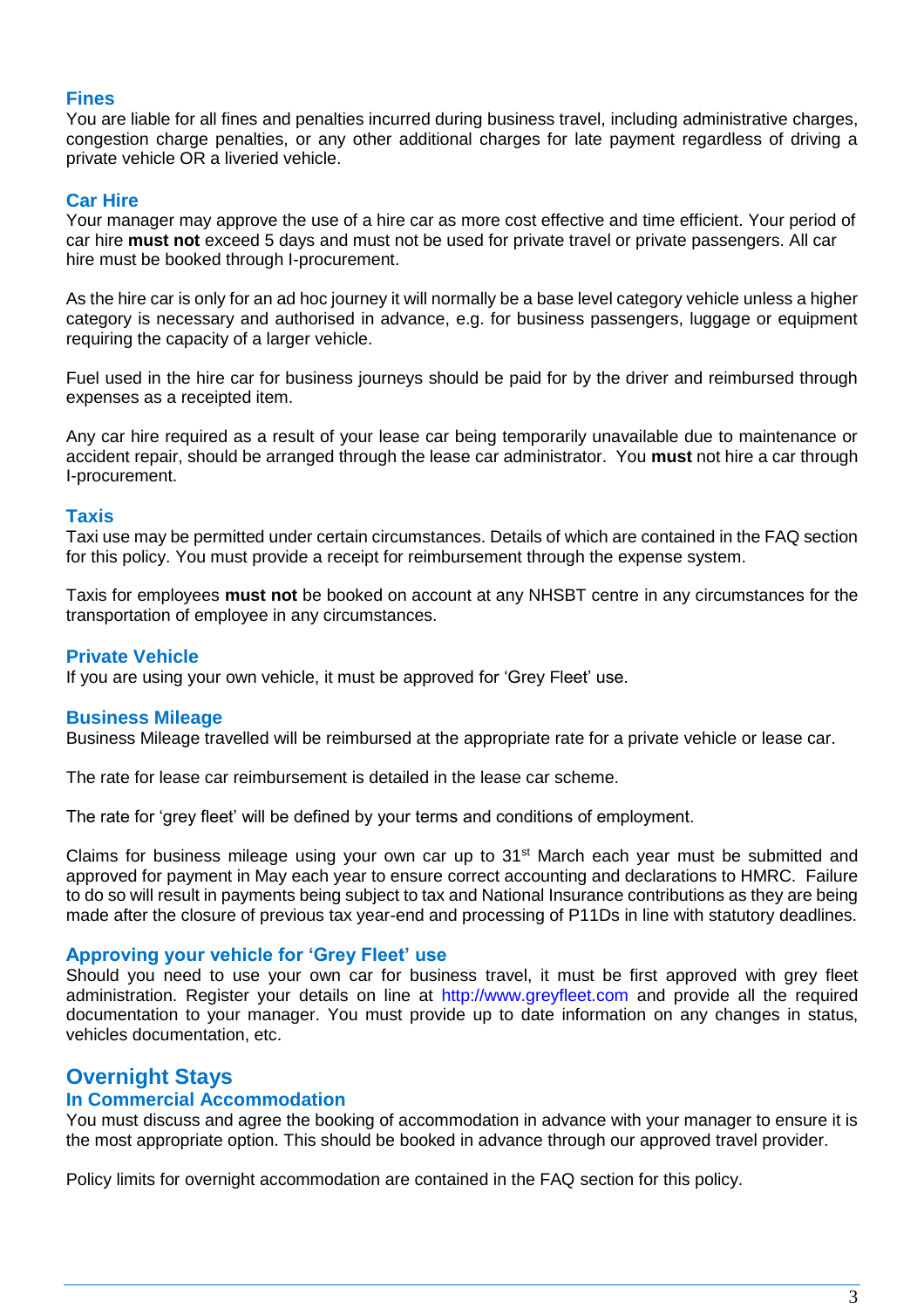In some circumstance, a direct booking may be necessary. If so, you should ensure that this is approved by your manager before the booking is made and it should be re-claimed after your stay.

#### **In Non-commercial accommodation**

An allowance is paid in line with terms and conditions. Night allowances may not be claimed if you are staying overnight in your own or a 'second' home.

### **Meals**

The cost of expenditure on meals and other refreshments, such as coffee during a long journey, will be reimbursed based on receipted expenditure in line within agreed limits.

Any exception to NHSBT limits must have prior exceptional approval by the Chief Executive.

Employees travelling overseas will be entitled to claim receipted evening meals up to the value of the HMRC limit for the country they travelled to. [HRMC Limits](https://www.gov.uk/government/publications/scale-rate-expenses-payments-employee-travelling-outside-the-uk)

# **Receipts**

Receipts must be provided to justify your claim and show what was purchased.

A receipt should contain:

- Name of supplier
- Address of supplier
- Supplier VAT number (if VAT registered)
- Description of goods or service provided
- For meals, the number of covers if the receipt is not itemised
- Total amount paid

A credit card slip is not a receipt.

# **Subsistence**

Normally you are asked to claim receipted expenditure, however, in other circumstances; the standard allowances may be claimed. Claims may be made in line with NHS Terms and Conditions and cannot be made in addition to a receipted meal. These payments are subject to tax and NI.

# **Timescales for Submission of Claims**

Your claims should be submitted within 3 months of the expenditure being incurred. Any claims submitted more than 3 months later will require additional approval. Approval authorities and Directors may refuse to approve your claim if submitted after the timescales given above.

# **Season Ticket Loans**

You may request an interest free loan Travel Loan form (see Forms and Checklists) up to the HMRC limit for the purposes of purchasing a season ticket for travel to and from work. The following conditions apply:

- A receipt must be provided
- The start and end station stops must be named
- The days of travel should reflect your contractual working arrangements
- Repayment will be over a defined period of minimum 3 months and maximum 10 months
- Outstanding loan balances are repayable when you leave
- All loans are approved by Finance

# **Overseas Travel – Insurance**

NHSBT provides insurance cover for emergency medical and dental treatment costs incurred by employees whilst overseas on NHSBT business. Contact HR Direct on 0117 921 7700 (27700)